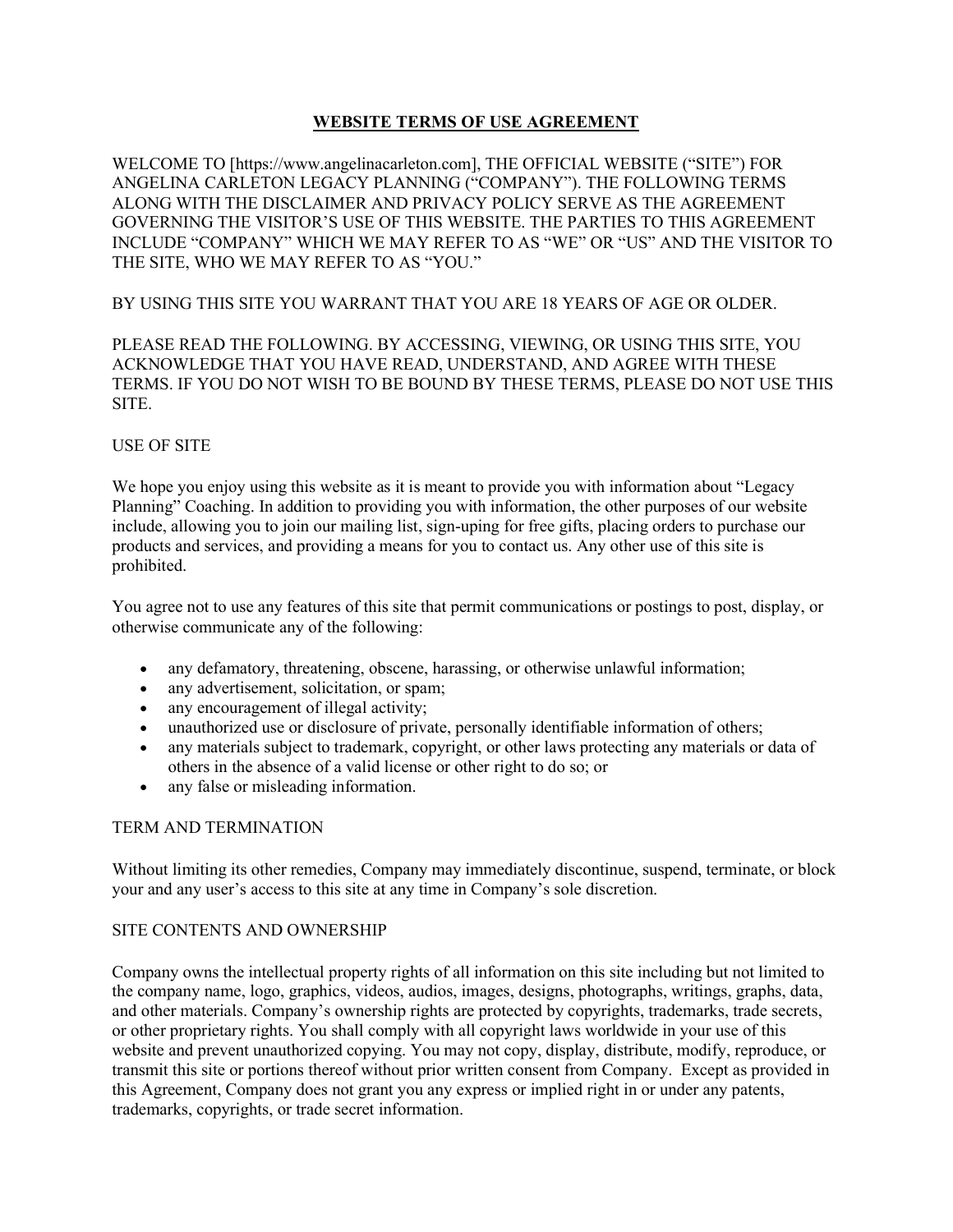### INFORMATION YOU PROVIDE TO US

You agree that any information you provide to us through email, comments, or other forms of communication, is done with a non-exclusive, worldwide, perpetual, irrevocable, royalty-free license to use however we see fit. Please do not provide us with information you do not want us to use.

## LINKED WEBSITES

Company may provide links to third party websites ("Linked Sites"). If you choose to click on one of those links, you are leaving Company's website, and you do so at your own risk. It is your responsibility to take all protective measures to guard against viruses or other destructive elements. Linked Sites, regardless of the linking form are not controlled by Company. Company cannot make any representations or warranties about the opinions expressed, nature, content, accuracy, security, completeness, or reliability of the information provided, or regarding the products or services provided on the Linked Sites. Links do not imply that Company sponsors or endorses the Linked Site. Except for links to information authored by Company, Company is neither responsible for nor will it be liable under any theory based on (i) any Linked Site; (ii) any information and/or content found on any Linked Site; or (iii) any site(s) linked to or from any Linked Site. If you decide to visit any Linked Sites and/or transact any business on them, you do so at your own risk. Please contact the webmasters of any Linked Sites concerning information, goods, and/or services appearing on them.

## ELECTRONIC COMMUNICATIONS AND ELECTRONIC SIGNATURES

You agree to be bound by any affirmation, assent, or agreement you transmit through this website, including but not limited to any consent you give to receive communications from Company solely through electronic transmission. You agree that when in the future you click on an "I agree," "I consent," or other similarly worded "button" or entry field with your mouse, keystroke, or other computer device, your agreement or consent will be legally binding and enforceable and the legal equivalent of your handwritten signature.

## LIMITATION OF LIABILITIES

YOU AGREE THAT COMPANY AND ITS PROVIDERS SHALL NOT BE LIABLE FOR ANY DAMAGE, LOSS, OR EXPENSE OF ANY KIND ARISING OUT OF OR RESULTING FROM YOUR POSSESSION OR USE OF THE MATERIALS, CONTENT, OR INFORMATION ON THIS SITE REGARDLESS OF WHETHER SUCH LIABILITY IS BASED IN TORT, CONTRACT, OR OTHERWISE. IN NO EVENT, INCLUDING, WITHOUT LIMITATION, A NEGLIGENT ACT, SHALL COMPANY OR ANY OF ITS PROVIDERS BE LIABLE TO YOU FOR ANY DIRECT, INDIRECT, SPECIAL, INCIDENTAL, CONSEQUENTIAL, OR PUNITIVE DAMAGES (INCLUDING, WITHOUT LIMITATION, LOSS OF PROFITS, LOSS OR CORRUPTION OF DATA, LOSS OF GOODWILL, WORK STOPPAGE, COMPUTER FAILURE OR MALFUNCTION, OR INTERRUPTION OF BUSINESS), ARISING OUT OF OR IN ANY WAY RELATED TO THE MATERIALS, CONTENT, OR INFORMATION ON THIS SITE OR ANY OTHER PRODUCTS, SERVICES, OR INFORMATION OFFERED, SOLD, OR DISPLAYED ON THIS SITE, YOUR USE OF, OR INABILITY TO USE, THIS SITE GENERALLY, OR OTHERWISE IN CONNECTION WITH THIS AGREEMENT, REGARDLESS OF WHETHER COMPANY OR ANY OF ITS PROVIDERS HAVE BEEN ADVISED OF THE POSSIBILITY OF SUCH DAMAGES. BECAUSE SOME STATES DO NOT ALLOW THE LIMITATION OF LIABILITY FOR CONSEQUENTIAL OR INCIDENTAL DAMAGES, THE ABOVE LIMITATION MAY NOT APPLY TO YOU.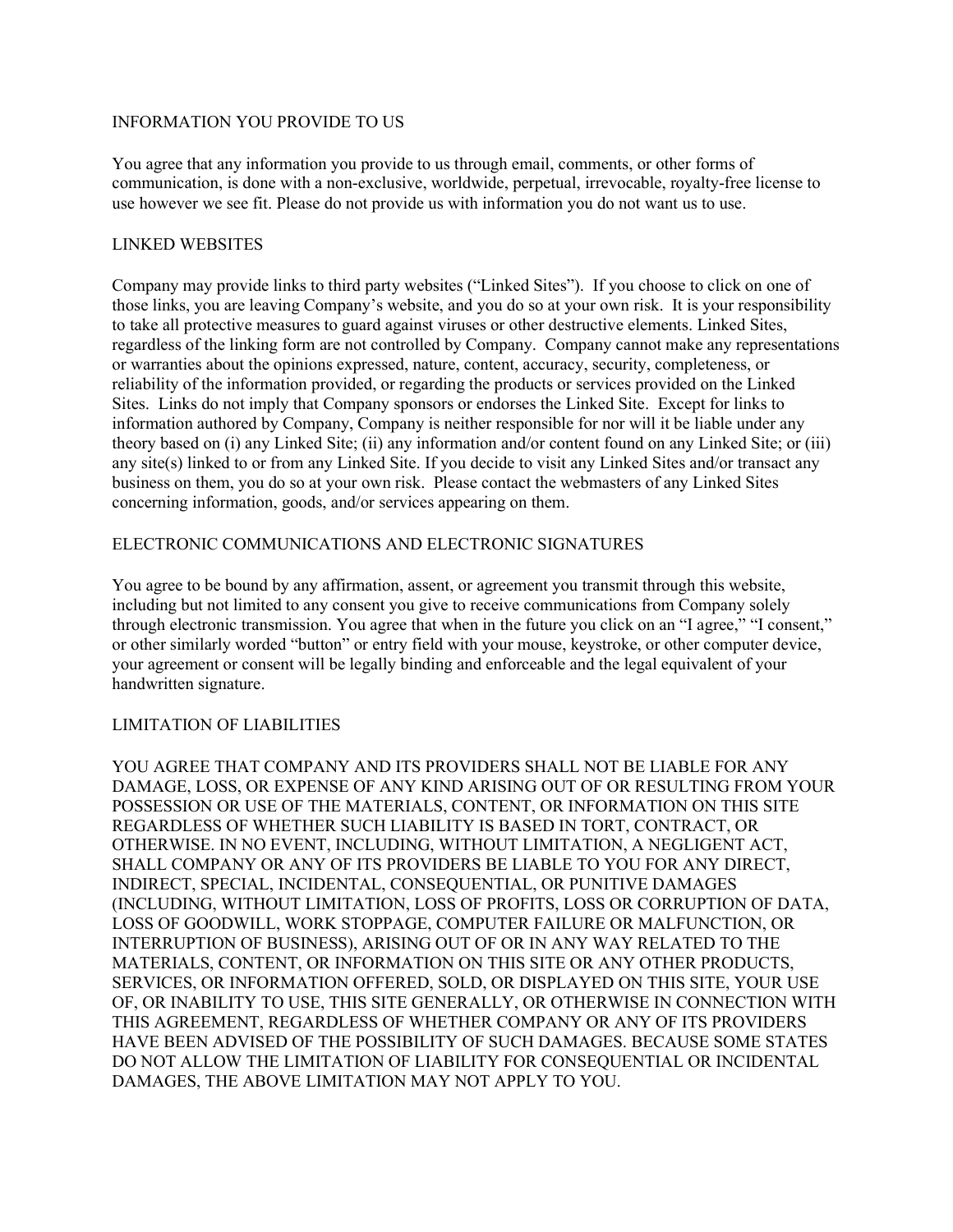### LIMITATIONS ON CLAIM

Any cause of action you may have with respect to your use of this site must be commenced within one year after the claim or cause of action arises.

#### INDEMNIFICATION

You agree to indemnify, defend, and hold harmless Company, its affiliates, agents, employees, and licensors from and against any and all claims and expenses, including reasonable attorney fees, arising out of or related in any way to your use of the site, violation of this Agreement, violation of any law or regulation, or violation of any proprietary or privacy right.

### DISPUTE RESOLUTION

This Agreement is governed by and shall be construed in accordance with the laws of California, USA, without reference to its conflict-of-law provisions. You agree to submit to the personal and exclusive jurisdiction in California, USA for any disputes with Company arising out of your use of this site. You agree that if a dispute arises, parties will attempt to resolve the dispute with mediation in California, USA or an online mediation service that is mutually agreed upon by all parties. The parties agree that their good faith participation in mediation is a condition precedent to pursuing other legal remedies. The successful party to any dispute resolution will be entitled to reasonable costs and fees incurred in resolving or settling the dispute, in addition to any other relief to which the party may be entitled.

### ENTIRE AGREEMENT

This Agreement constitutes the entire agreement between Company and you with respect to this website. This Agreement supersedes and cancels all prior or contemporaneous discussions, writings, negotiations, and agreements whether electronic, oral, or written between you and Company with respect to this website.

A printed version of this Agreement and of any notice given in electronic form shall be admissible in judicial or administrative proceedings based on or relating to this Agreement to the same extent and subject to the same conditions as other business documents and records originally generated and maintained in printed form.

## SEVERABILITY

If any term in this Agreement is found to be void or voidable, the remaining terms of the Agreement are unaffected, and deemed to remain in full force and effect, including those terms that are similar.

#### NO WAIVER

Company's failure to enforce its rights under this Agreement or take action against any party for breach of this Agreement does not constitute a waiver of such rights, or of future subsequent enforcement of such rights.